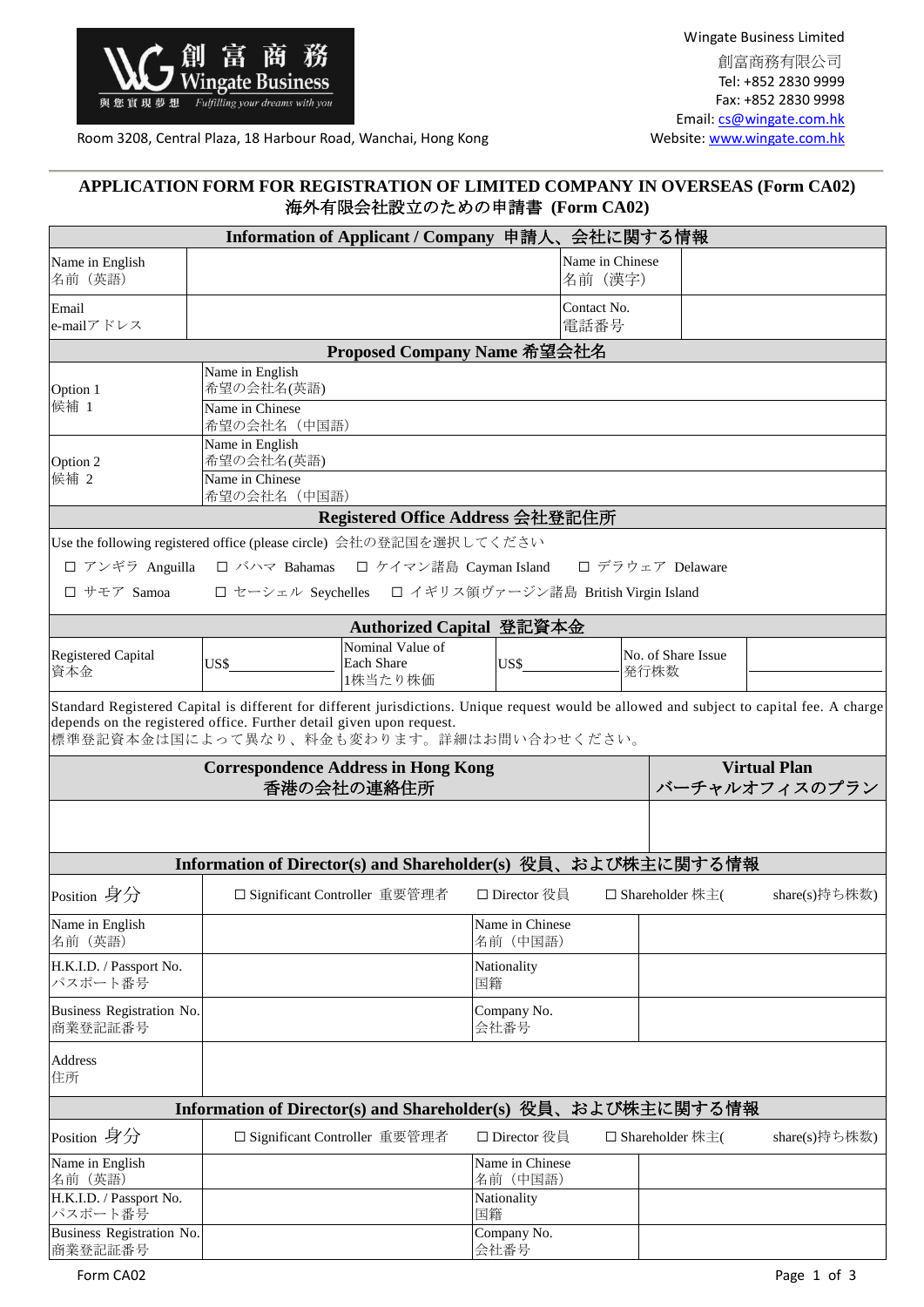| Address<br>住所                                                                                                                                                                                                                                                                |                                                                                                                                                                                                                                                                                          |                                                                                                                                                          |                             |          |                                                      |               |  |
|------------------------------------------------------------------------------------------------------------------------------------------------------------------------------------------------------------------------------------------------------------------------------|------------------------------------------------------------------------------------------------------------------------------------------------------------------------------------------------------------------------------------------------------------------------------------------|----------------------------------------------------------------------------------------------------------------------------------------------------------|-----------------------------|----------|------------------------------------------------------|---------------|--|
|                                                                                                                                                                                                                                                                              | Information of Director(s) and Shareholder(s) 役員、および株主に関する情報                                                                                                                                                                                                                             |                                                                                                                                                          |                             |          |                                                      |               |  |
|                                                                                                                                                                                                                                                                              | Position 身分                                                                                                                                                                                                                                                                              | □ Significant Controller 重要管理者                                                                                                                           | □ Director 役員               |          | □ Shareholder 株主(                                    | share(s)持ち株数) |  |
|                                                                                                                                                                                                                                                                              | Name in English<br>名前 (英語)                                                                                                                                                                                                                                                               |                                                                                                                                                          | Name in Chinese<br>名前 (中国語) |          |                                                      |               |  |
|                                                                                                                                                                                                                                                                              | H.K.I.D. / Passport No.<br>パスポート番号                                                                                                                                                                                                                                                       |                                                                                                                                                          | Nationality<br>国籍           |          |                                                      |               |  |
|                                                                                                                                                                                                                                                                              | Business Registration No.<br>商業登記証番号                                                                                                                                                                                                                                                     |                                                                                                                                                          | Company No.<br>会社番号         |          |                                                      |               |  |
| Address                                                                                                                                                                                                                                                                      |                                                                                                                                                                                                                                                                                          |                                                                                                                                                          |                             |          |                                                      |               |  |
| 住所                                                                                                                                                                                                                                                                           |                                                                                                                                                                                                                                                                                          | Nature of Business 会社の業務内容                                                                                                                               |                             |          |                                                      |               |  |
|                                                                                                                                                                                                                                                                              |                                                                                                                                                                                                                                                                                          |                                                                                                                                                          |                             |          |                                                      |               |  |
|                                                                                                                                                                                                                                                                              |                                                                                                                                                                                                                                                                                          |                                                                                                                                                          |                             |          |                                                      |               |  |
|                                                                                                                                                                                                                                                                              |                                                                                                                                                                                                                                                                                          |                                                                                                                                                          | Bank Account 銀行口座           |          |                                                      |               |  |
|                                                                                                                                                                                                                                                                              |                                                                                                                                                                                                                                                                                          | If directors' meeting minutes is required for bank account opening purpose, please advise the name of proposed bank.                                     |                             |          |                                                      |               |  |
|                                                                                                                                                                                                                                                                              |                                                                                                                                                                                                                                                                                          |                                                                                                                                                          |                             |          |                                                      |               |  |
|                                                                                                                                                                                                                                                                              |                                                                                                                                                                                                                                                                                          |                                                                                                                                                          |                             |          |                                                      |               |  |
| 1.                                                                                                                                                                                                                                                                           |                                                                                                                                                                                                                                                                                          | Terms and Remarks 条件と備考                                                                                                                                  |                             |          |                                                      |               |  |
|                                                                                                                                                                                                                                                                              | The number of directors or shareholders are limited to three; handling fee of HK\$200 should be collected for each extra director or<br>shareholder.<br>役員か株主が3人を超える場合、1人につきHKD200の手数料がかかります。                                                                                            |                                                                                                                                                          |                             |          |                                                      |               |  |
| 2.                                                                                                                                                                                                                                                                           | Once this form is signed and sent to us, the order is confirmed. If client would like to cancel the order, cancellation charge of HK\$1,000<br>should be collected.<br>弊社に申しこみが終わった後に取り消す場合は、HKD1000の手数料をいただきます。                                                                         |                                                                                                                                                          |                             |          |                                                      |               |  |
| 3.                                                                                                                                                                                                                                                                           | After all details of application are confirmed as final, handling fee of HK\$500 should be collected for each revision, i.e. name/address of<br>company, particulars of shareholders'/directors'/company secretary's etc.<br>申し込み完了後、登録内容(会社名称、住所、株主、役員、秘書役等)を変更する場合、HKD500の変更手数料がかかります。 |                                                                                                                                                          |                             |          |                                                      |               |  |
| We reserve rights to handle the company kit (green box) if client do not collect it within 3 months after company incorporation. The storage<br>4.<br>fee is HK\$100/month.<br>会社設立後、3か月以内にグリーンボックス(会社資料を収めた箱)を取りに来られてください。<br>3か月を超えた場合、月額HKD100の保管料がかかり、保管に関しての権利を弊社が有します。 |                                                                                                                                                                                                                                                                                          |                                                                                                                                                          |                             |          |                                                      |               |  |
|                                                                                                                                                                                                                                                                              | 5. No refund for services fee and deposit.<br>いかなる場合も、返金は致しません。                                                                                                                                                                                                                          |                                                                                                                                                          |                             |          |                                                      |               |  |
| $\left( \frac{1}{2} \right)$                                                                                                                                                                                                                                                 | I hereby confirm that 以下を確認しました:                                                                                                                                                                                                                                                         | I hereby authorize Wingate Professional Secretary Limited to handle the issue of registration.<br>私はWingate Professional Secretary Limitedに会社設立業務を依頼します。 |                             |          |                                                      |               |  |
| 2)                                                                                                                                                                                                                                                                           |                                                                                                                                                                                                                                                                                          | I have obtained proper authorization from relevant person to sign this application form.<br>私は関係する人物から正式にこの申込書にサインをする依頼を受けています。                          |                             |          |                                                      |               |  |
| 3)                                                                                                                                                                                                                                                                           | I ensure all information provided is true and correct.<br>私は提供する資料が正確であることを証明します。                                                                                                                                                                                                        |                                                                                                                                                          |                             |          |                                                      |               |  |
| $\left(4\right)$                                                                                                                                                                                                                                                             | I understand and agree the above terms and remarks.<br>私は条項と備考を理解し、同意します。                                                                                                                                                                                                                |                                                                                                                                                          |                             |          |                                                      |               |  |
| (5)                                                                                                                                                                                                                                                                          | I agree to undertake all the costs and fees incurred.<br>私は必要なサービス費用を期限内に支払うことに同意します。                                                                                                                                                                                                    |                                                                                                                                                          |                             |          |                                                      |               |  |
| If there is a difference in understanding between this application or the agreement in English and Japanese, English will take precedence.<br>6)                                                                                                                             |                                                                                                                                                                                                                                                                                          |                                                                                                                                                          |                             |          |                                                      |               |  |
| 本申請書、または契約書の英語と日本語に理解の違いがある場合は英語を優先します。                                                                                                                                                                                                                                      |                                                                                                                                                                                                                                                                                          |                                                                                                                                                          |                             |          |                                                      |               |  |
|                                                                                                                                                                                                                                                                              |                                                                                                                                                                                                                                                                                          |                                                                                                                                                          |                             |          |                                                      |               |  |
|                                                                                                                                                                                                                                                                              |                                                                                                                                                                                                                                                                                          |                                                                                                                                                          |                             | Date 日付: | Signature & Company Chop (if any)<br>サインおよび会社印 (あれば) |               |  |
|                                                                                                                                                                                                                                                                              |                                                                                                                                                                                                                                                                                          |                                                                                                                                                          |                             |          |                                                      |               |  |